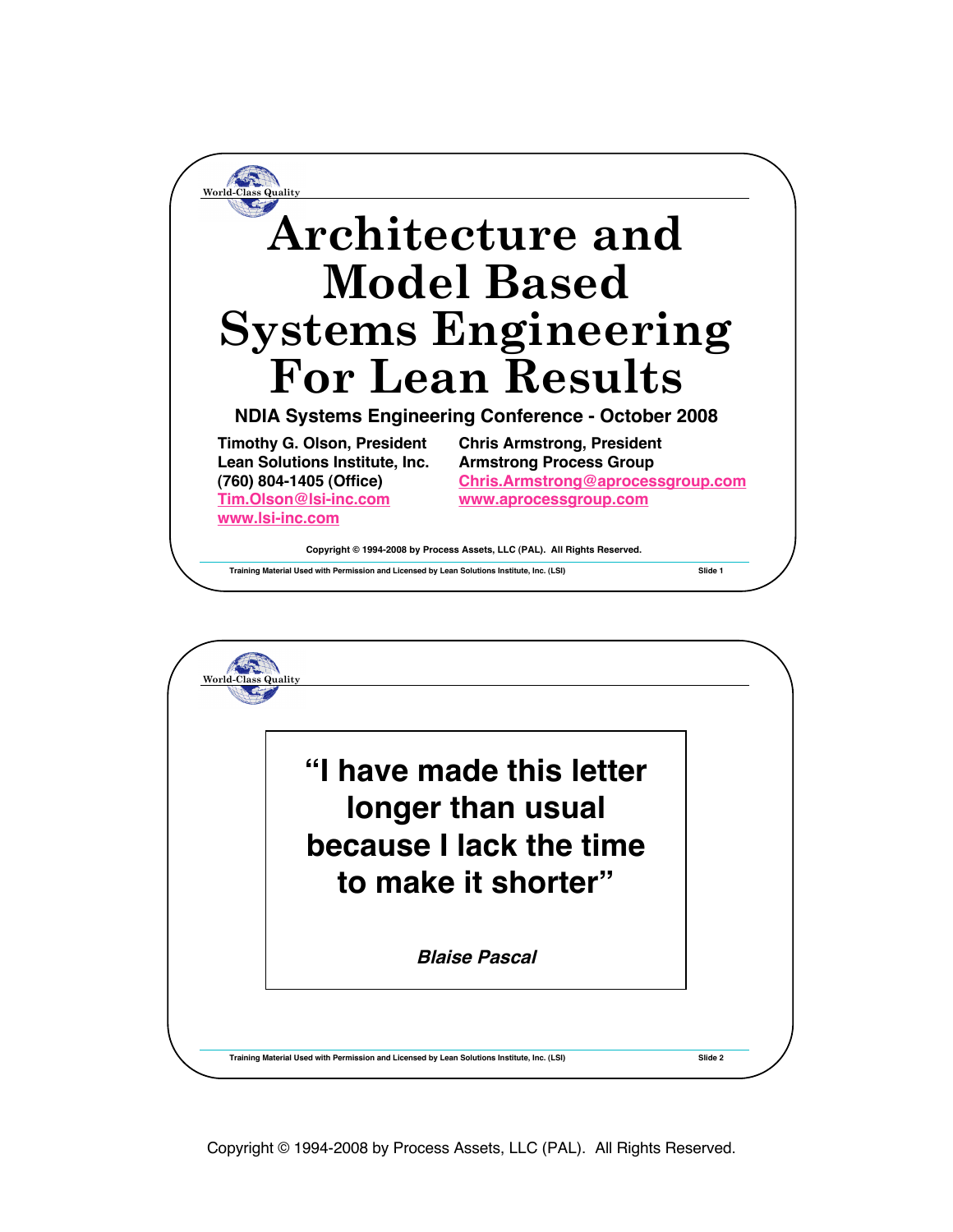

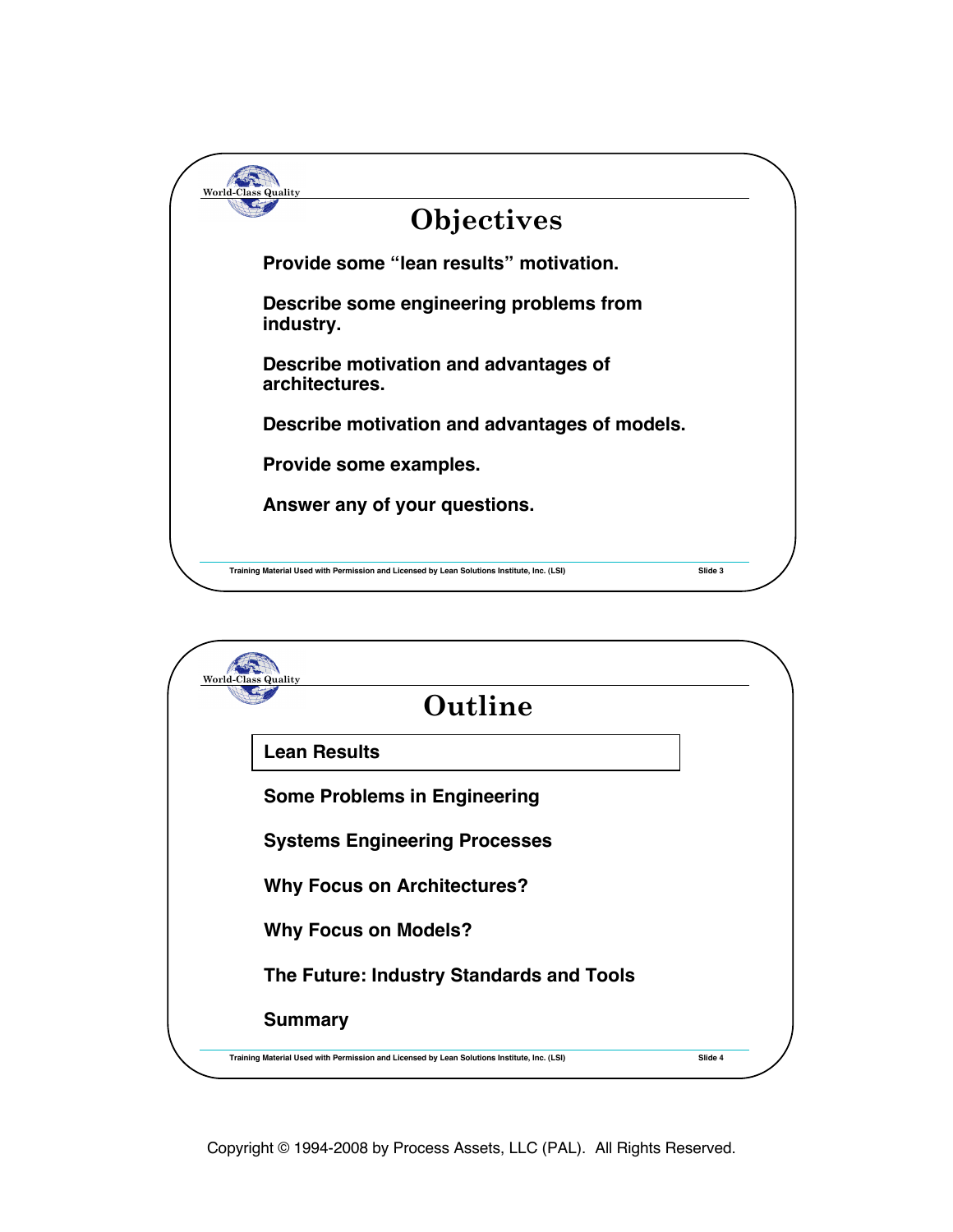

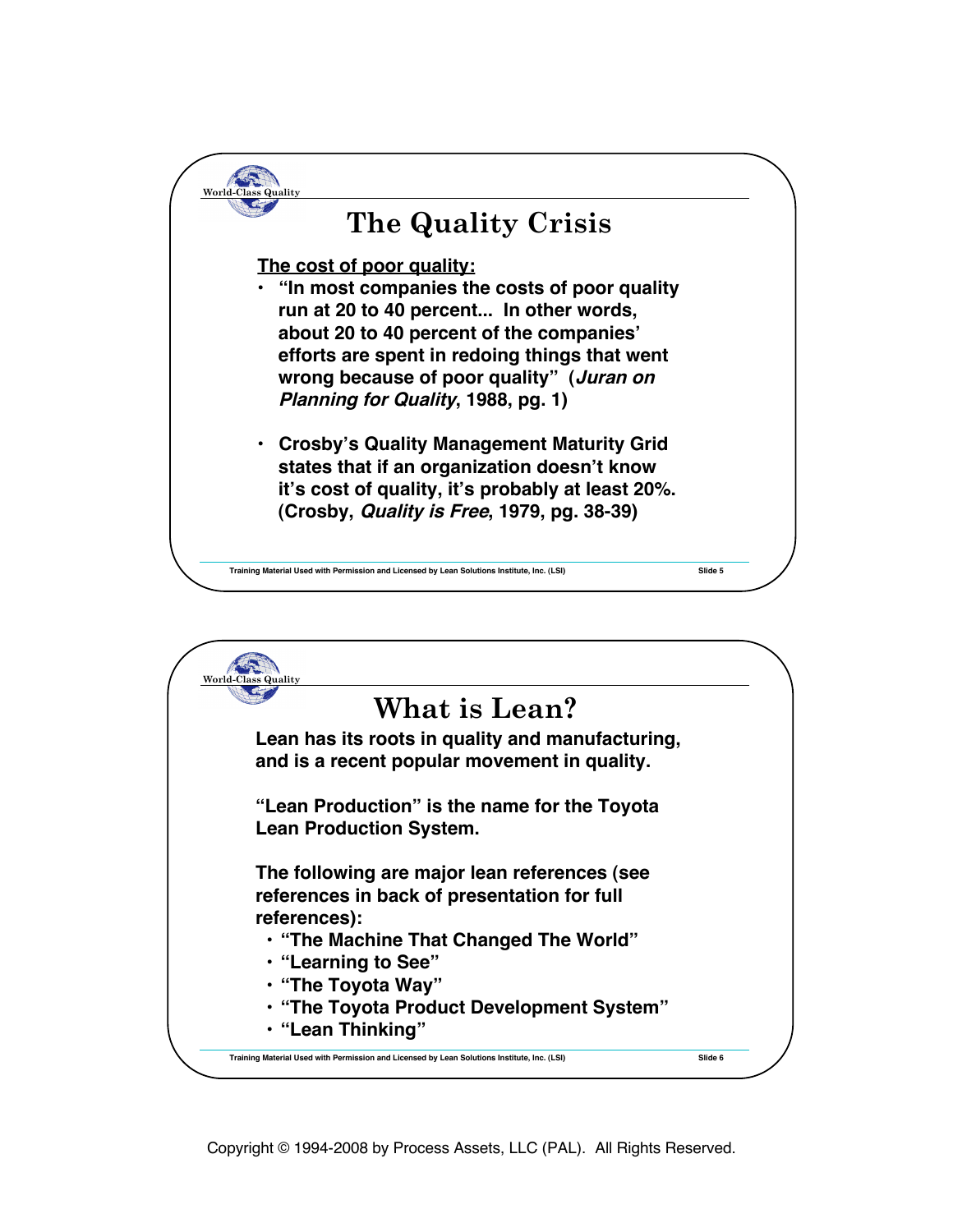

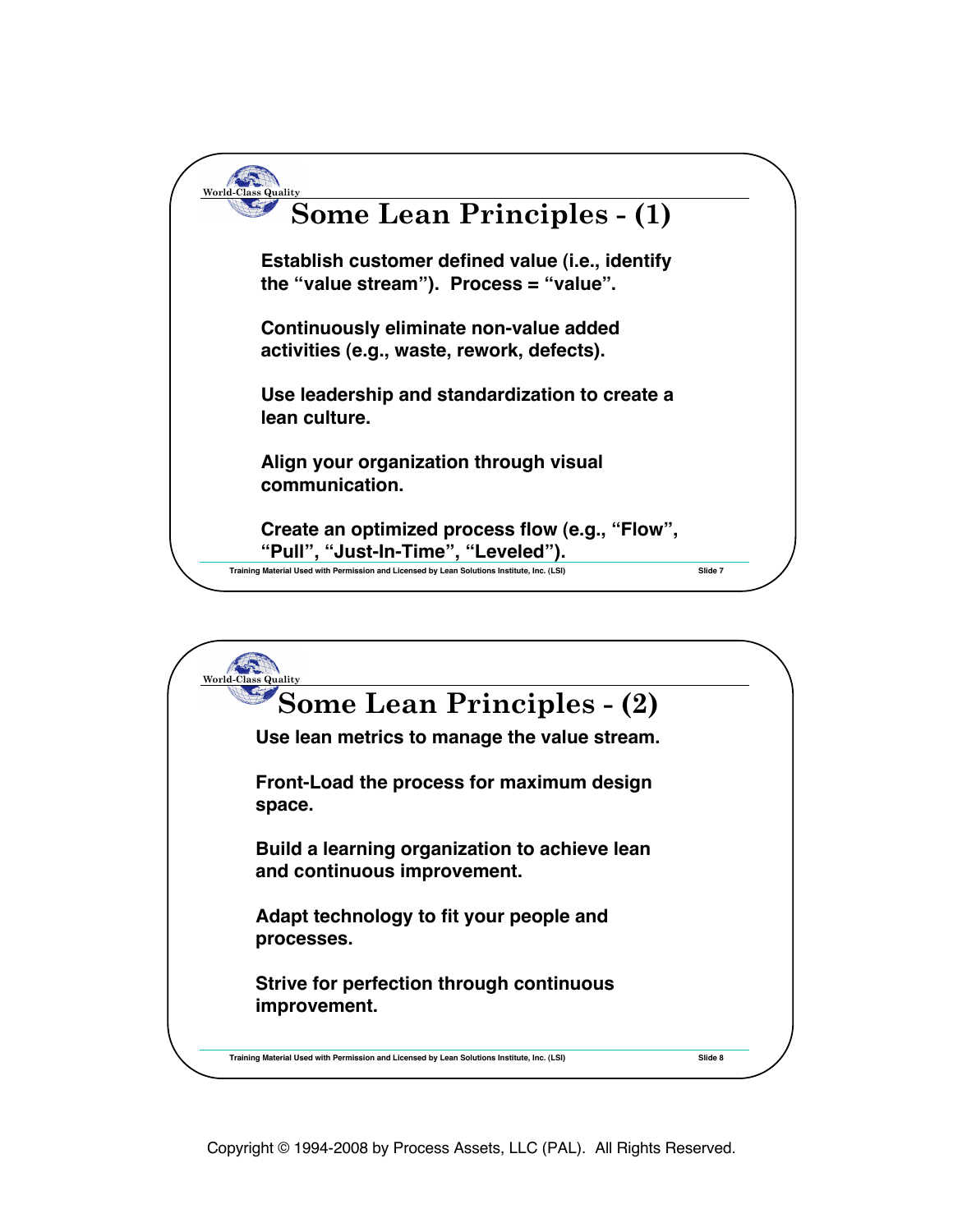| <b>Some Lean Results</b>               |                                                                           |
|----------------------------------------|---------------------------------------------------------------------------|
| <b>MEASUREMENT</b>                     | <b>WORLD-CLASS BENCHMARK</b>                                              |
| <b>Costs of Poor Quality</b><br>(COPQ) | Reduced from $\approx 33\%$ to $\approx 15\%$<br>(e.g., cut COPQ in half) |
| <b>Defect Removal Efficiency</b>       | 70-90% defect removal before test                                         |
| <b>Post-Release Defect Rate</b>        | Six Sigma (i.e., 3.4 Defects Per Million)                                 |
| <b>Productivity</b>                    | Doubled (e.g., in 5 years at $\sim$ 20% a year)                           |
| <b>Return on Investment</b>            | 7:1 - 12:1 ROI                                                            |
| <b>Schedule / Cycle Time</b>           | Reduced by 10-15% (e.g., per year)                                        |

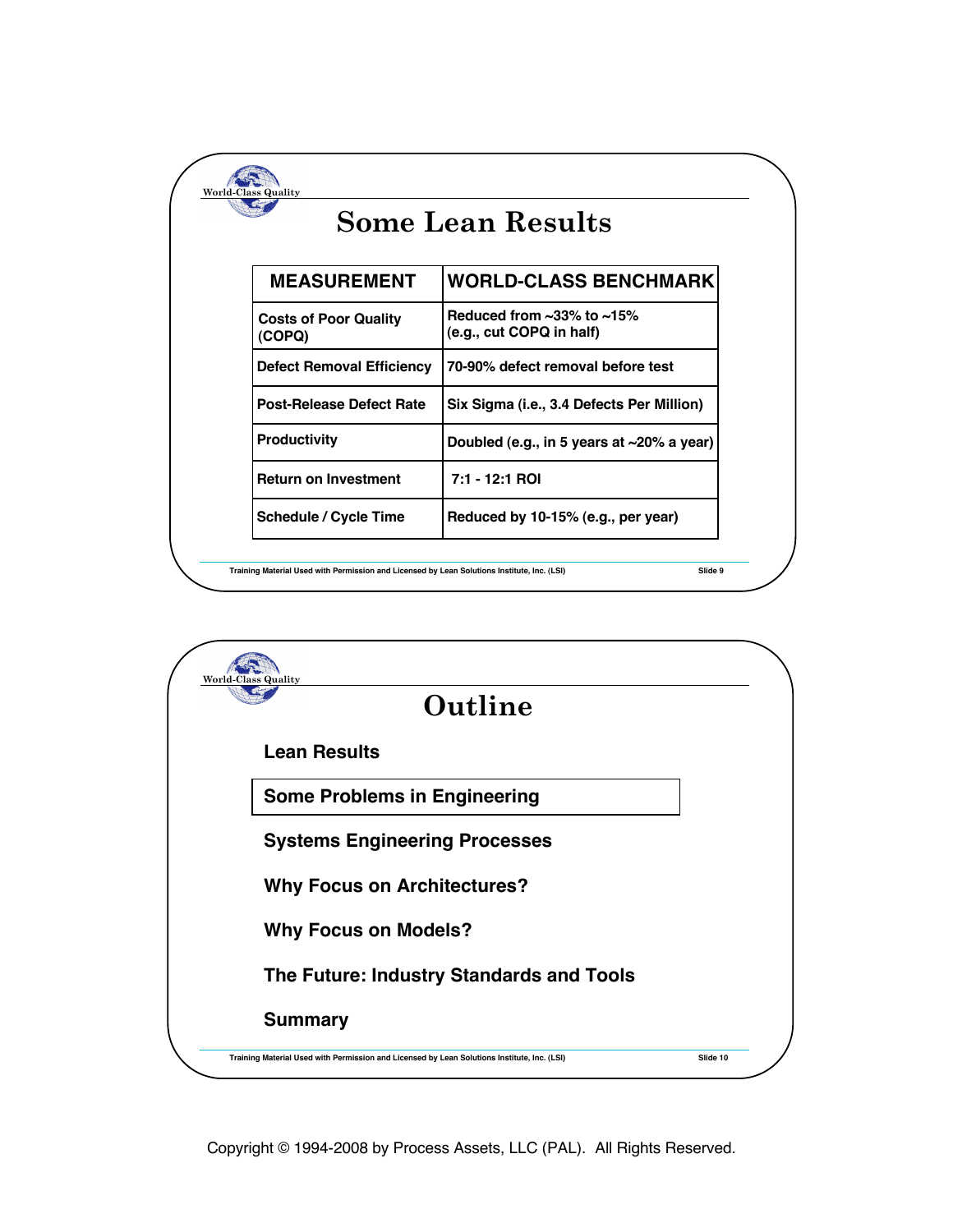

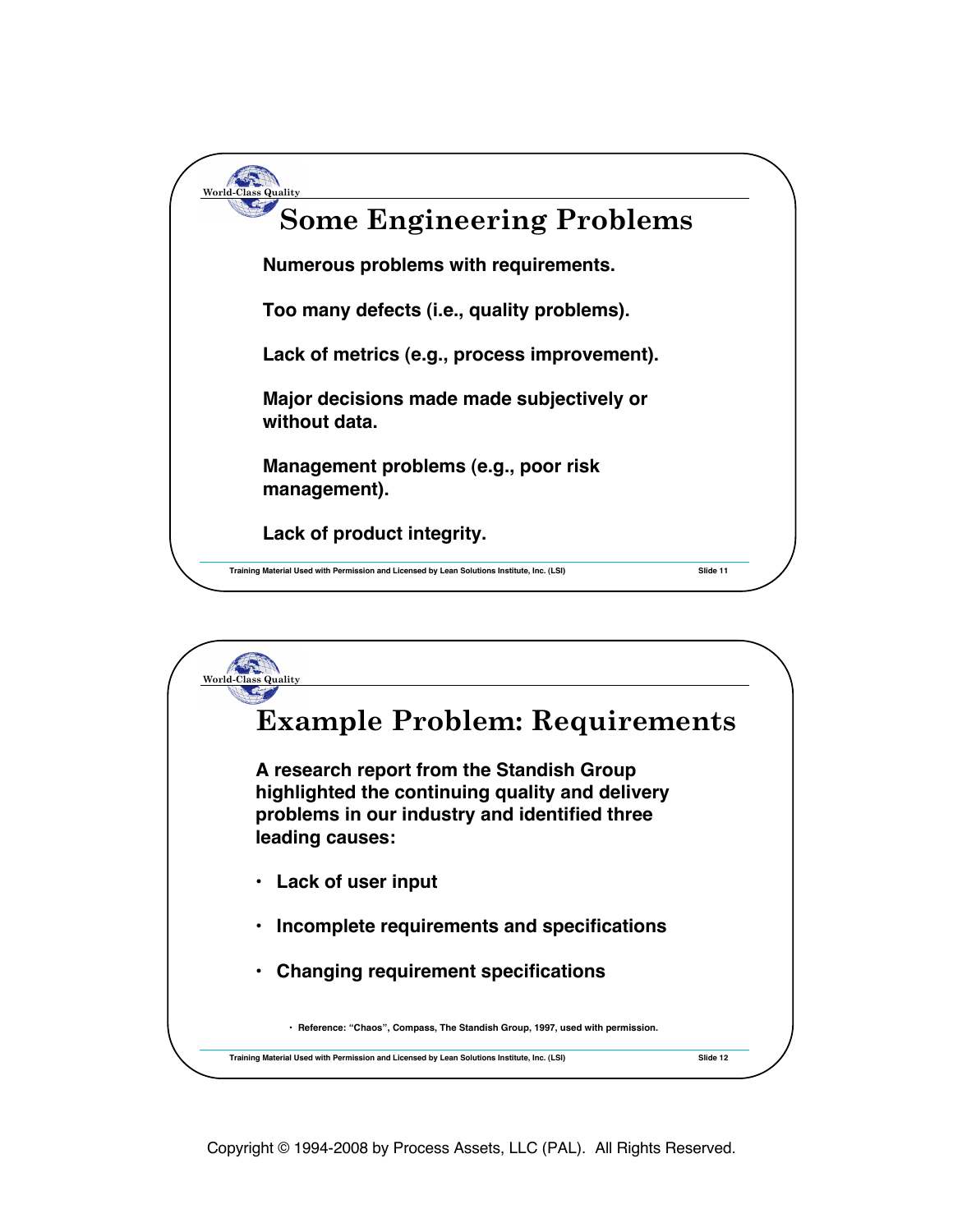

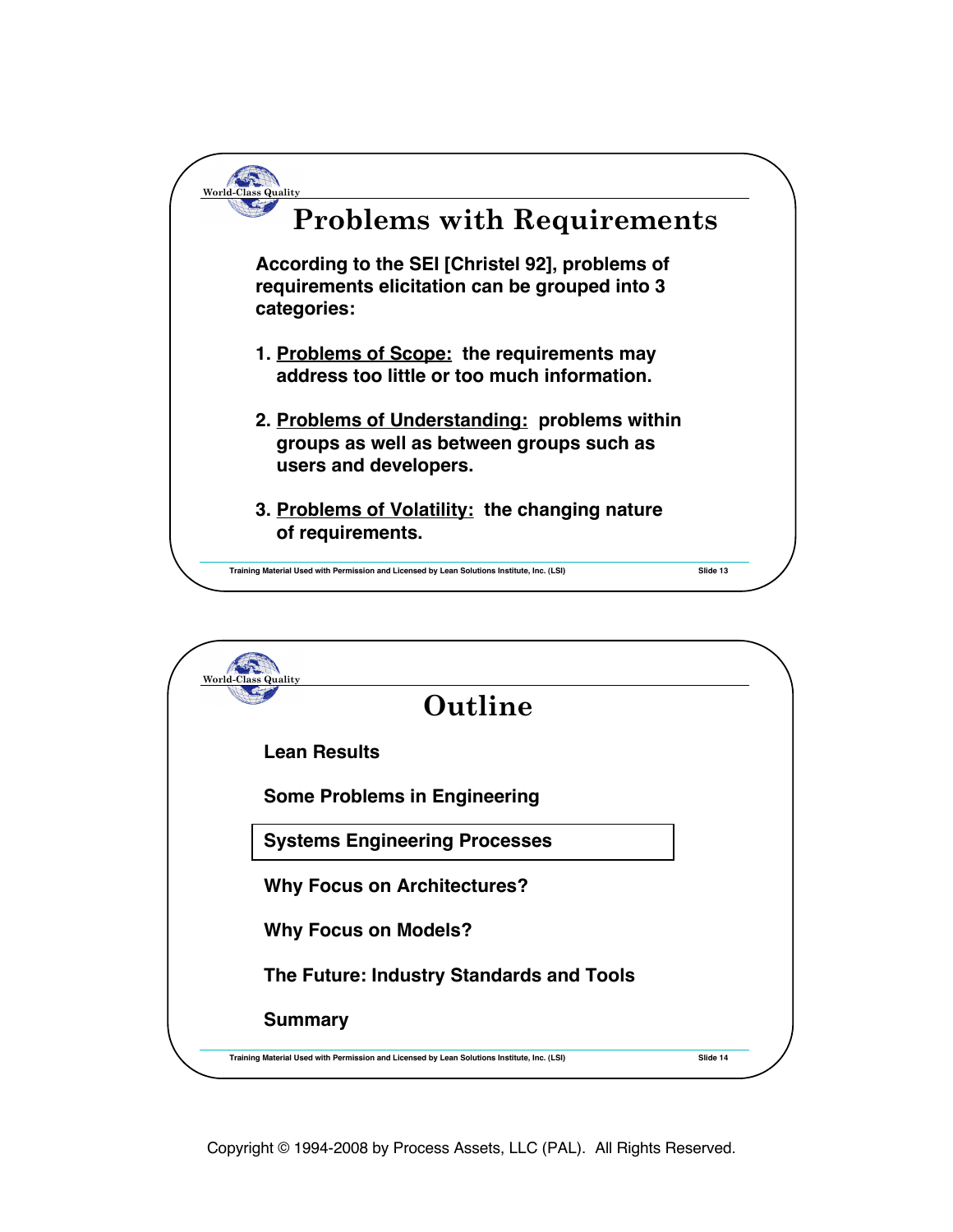

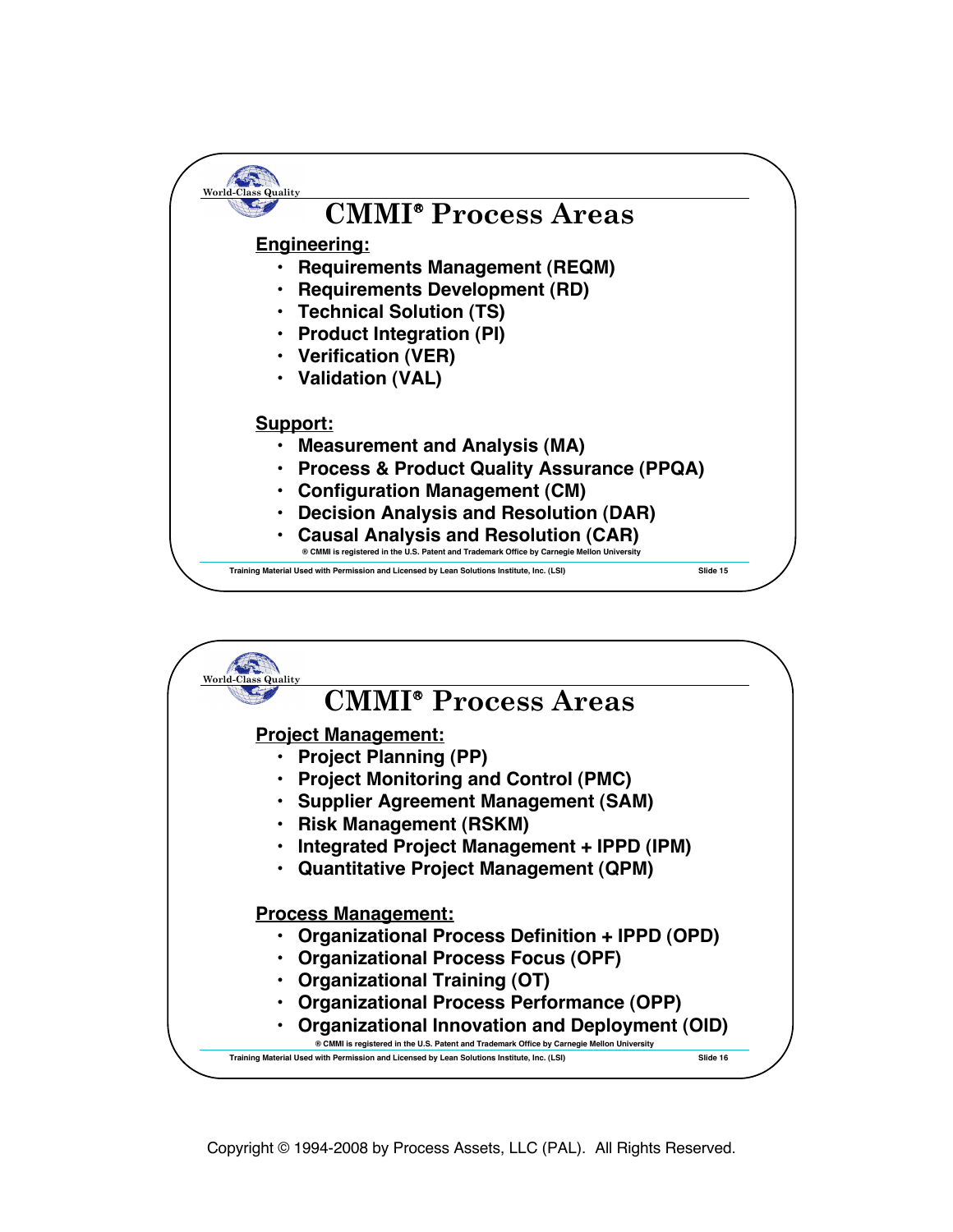

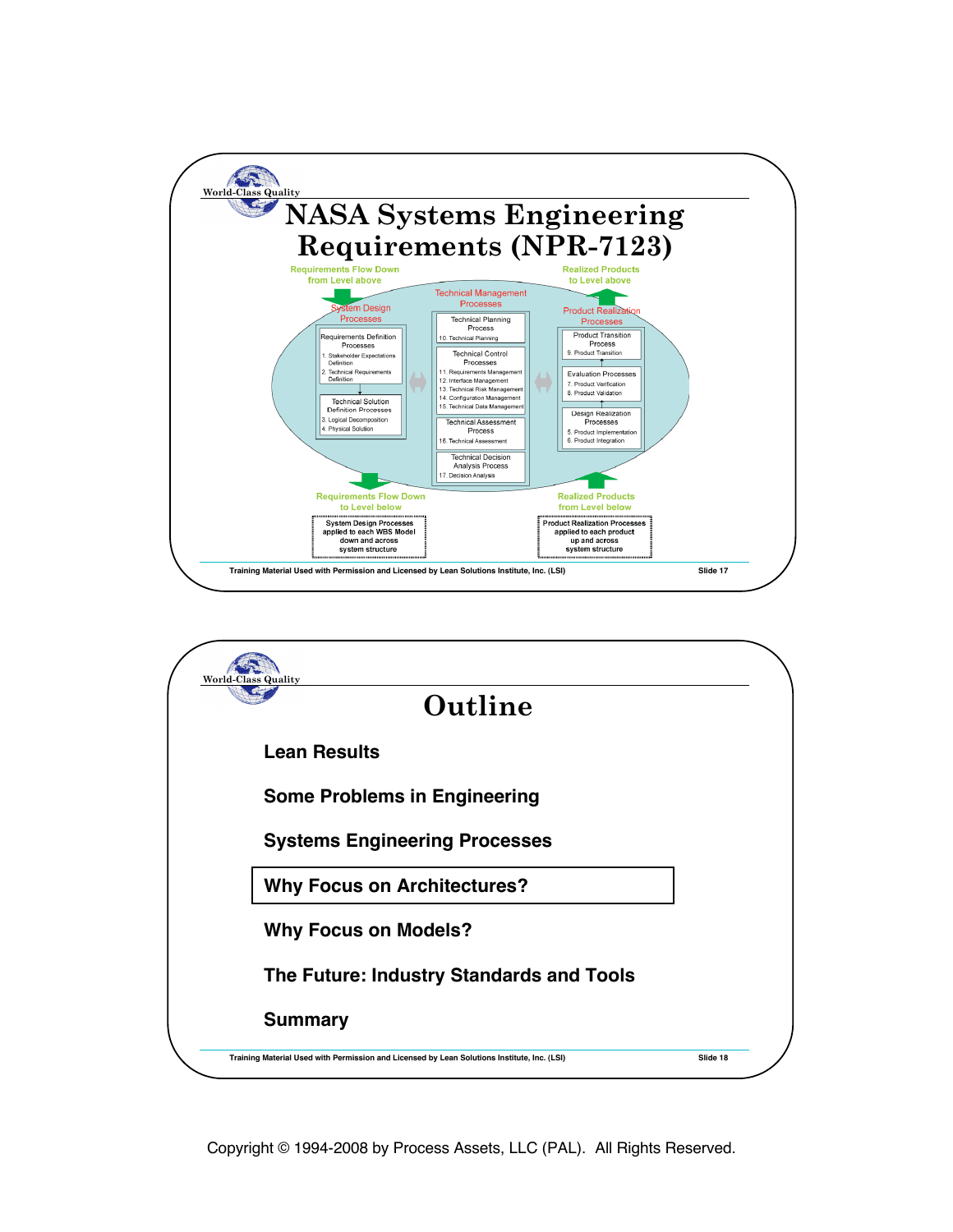

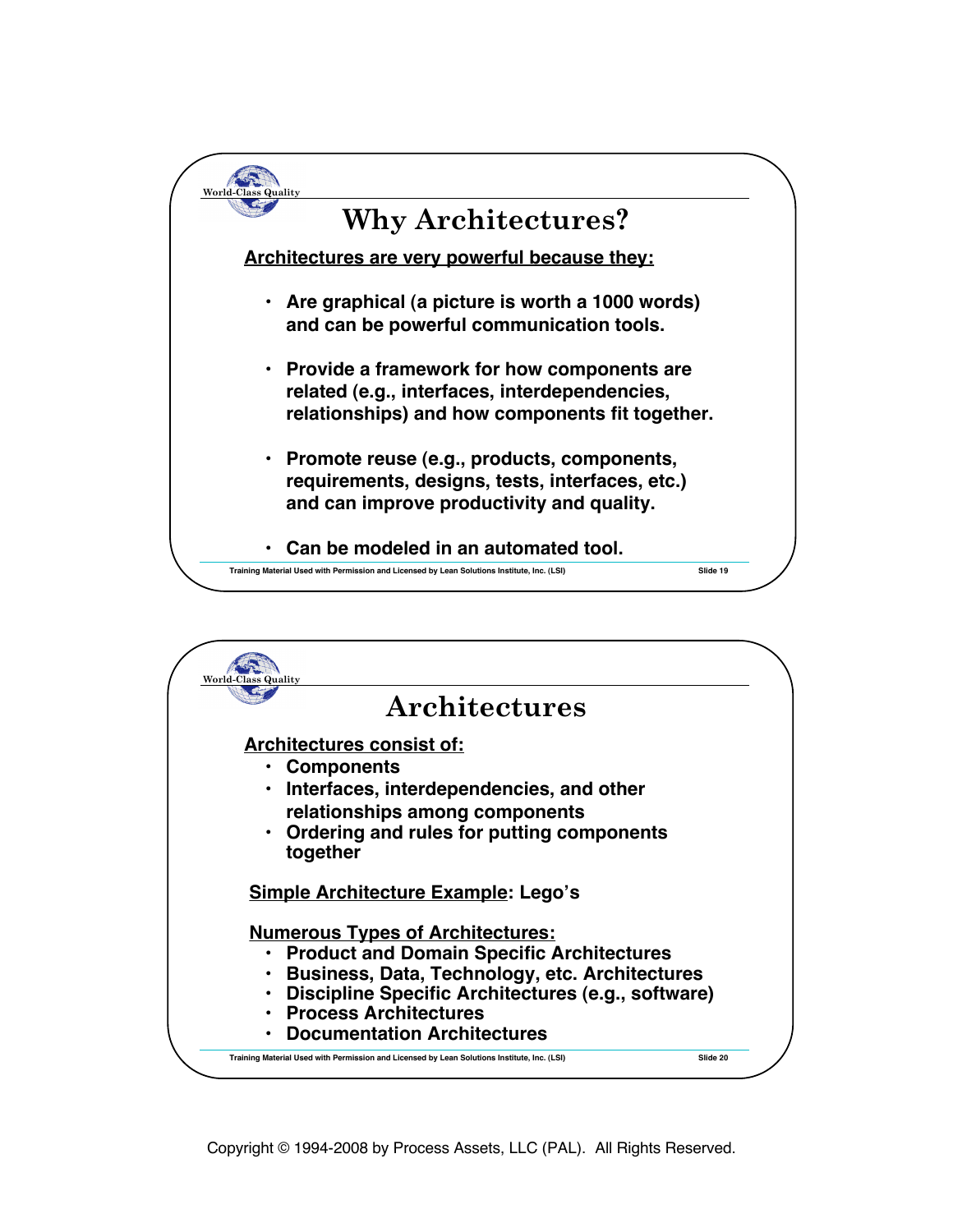

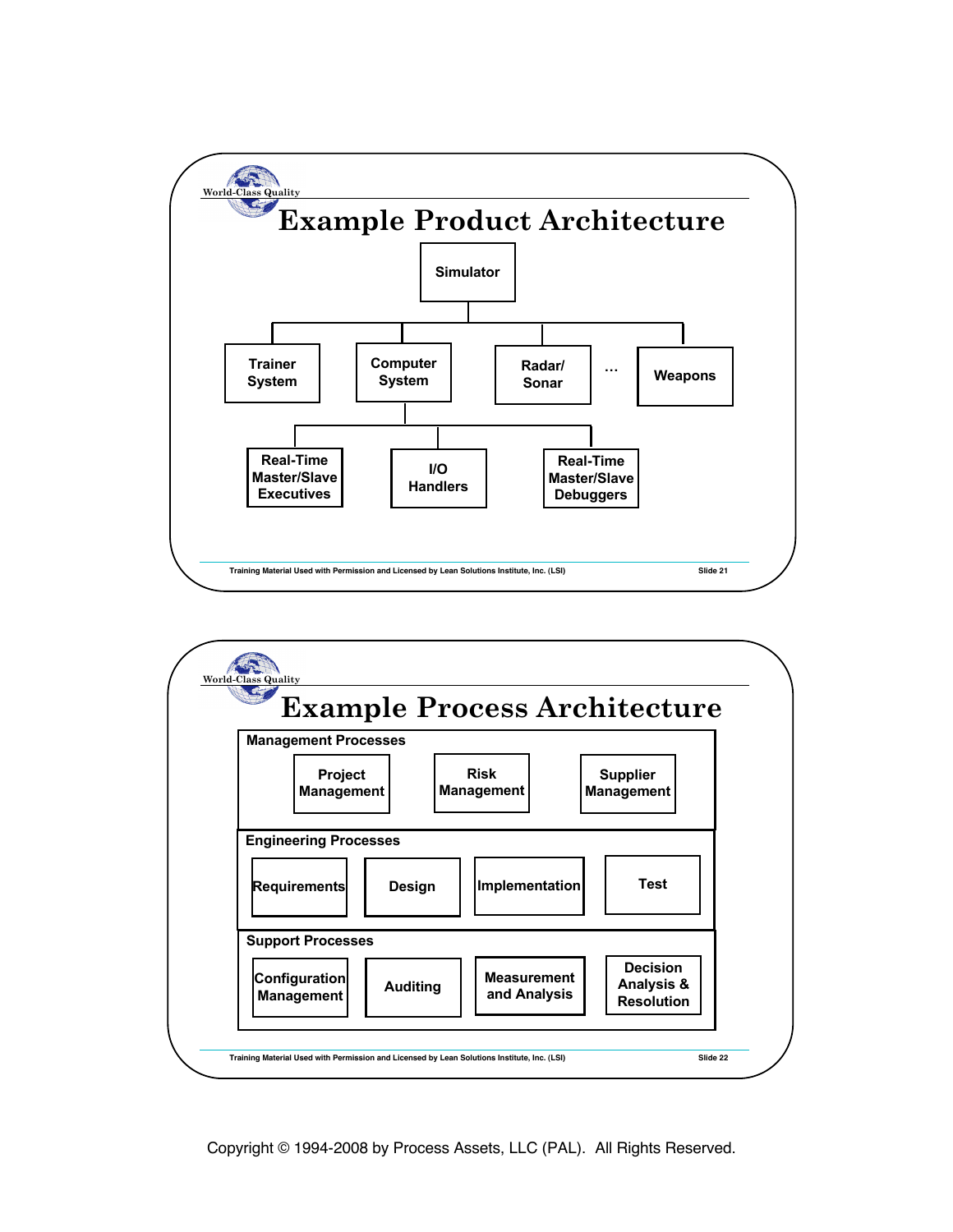

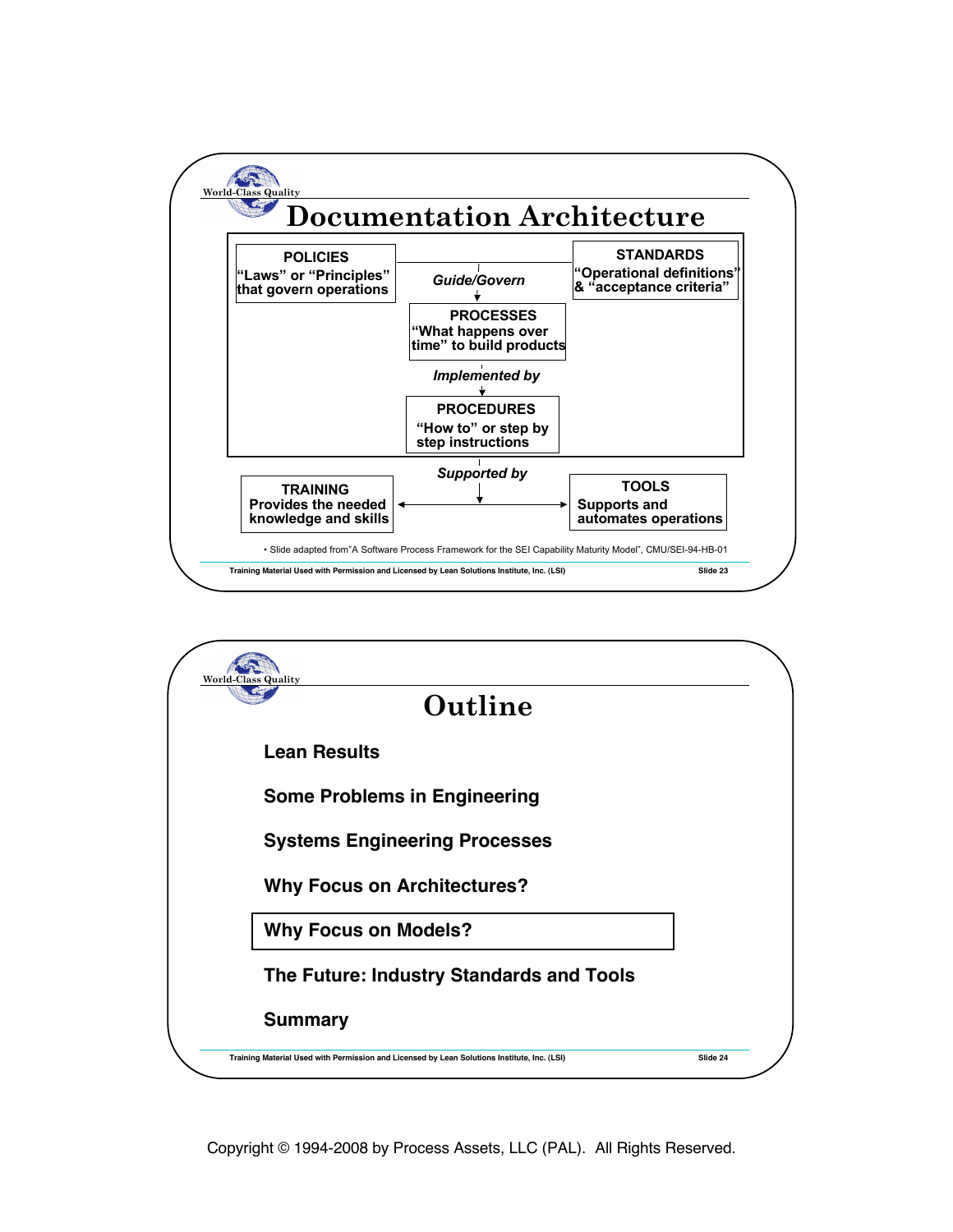

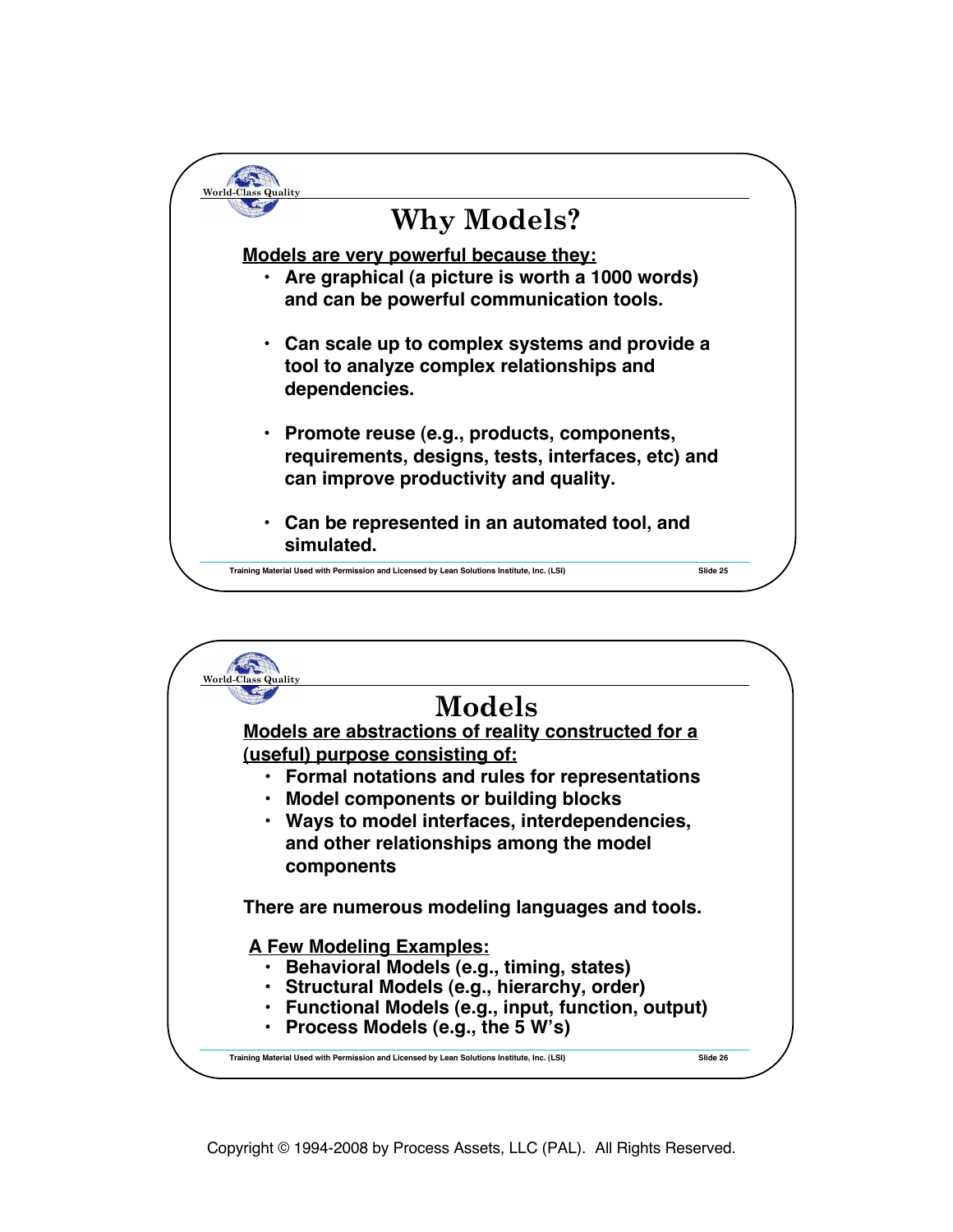

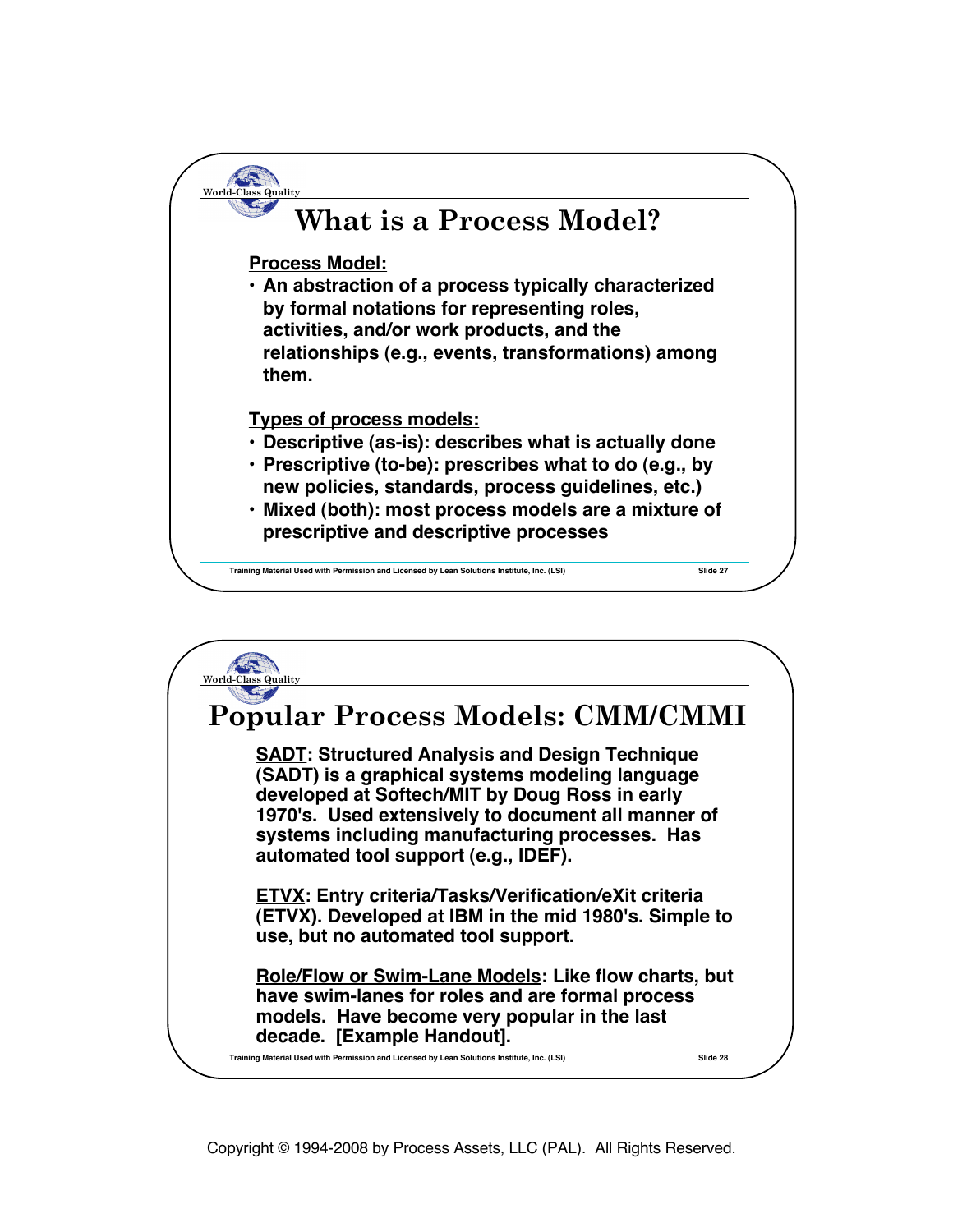

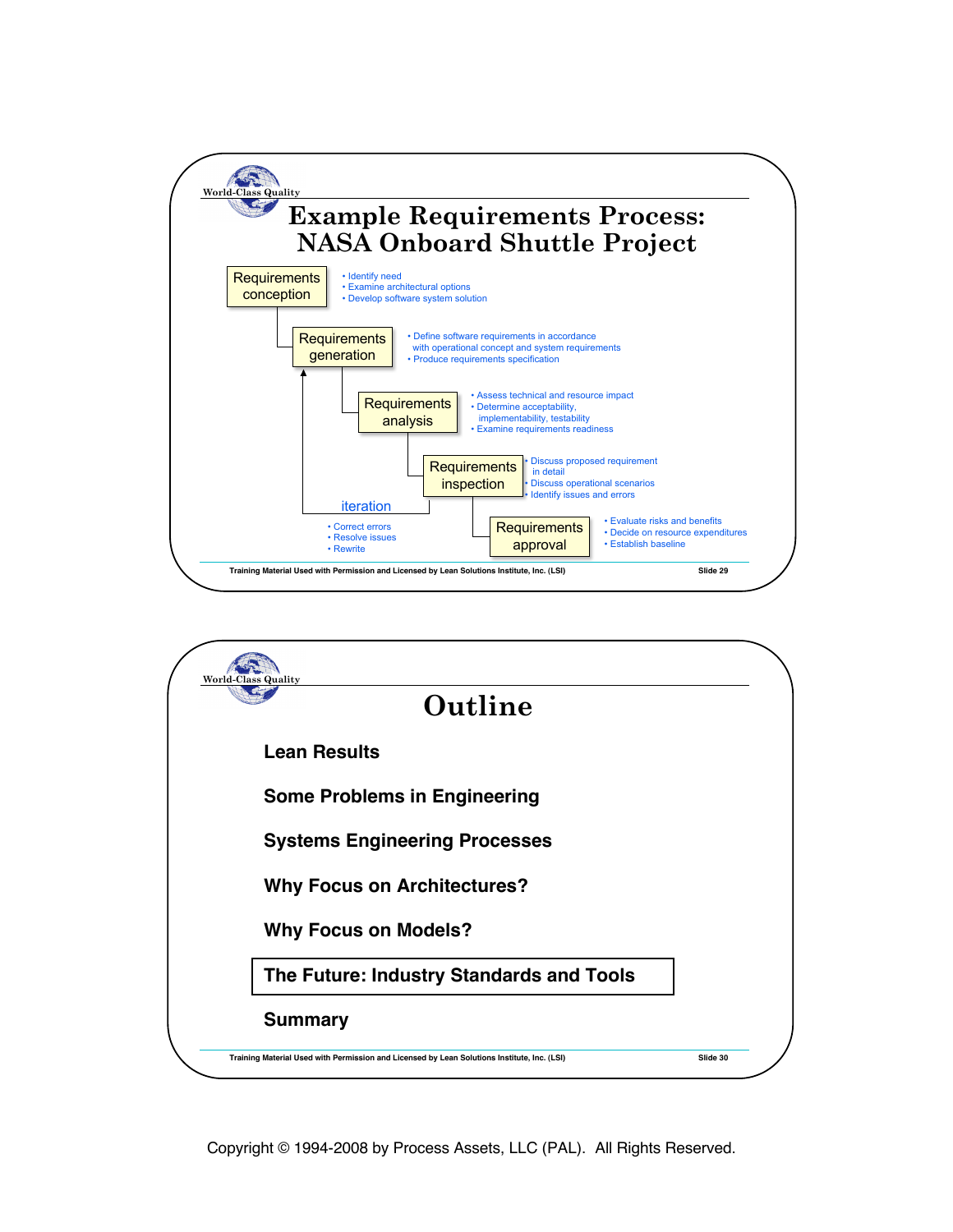

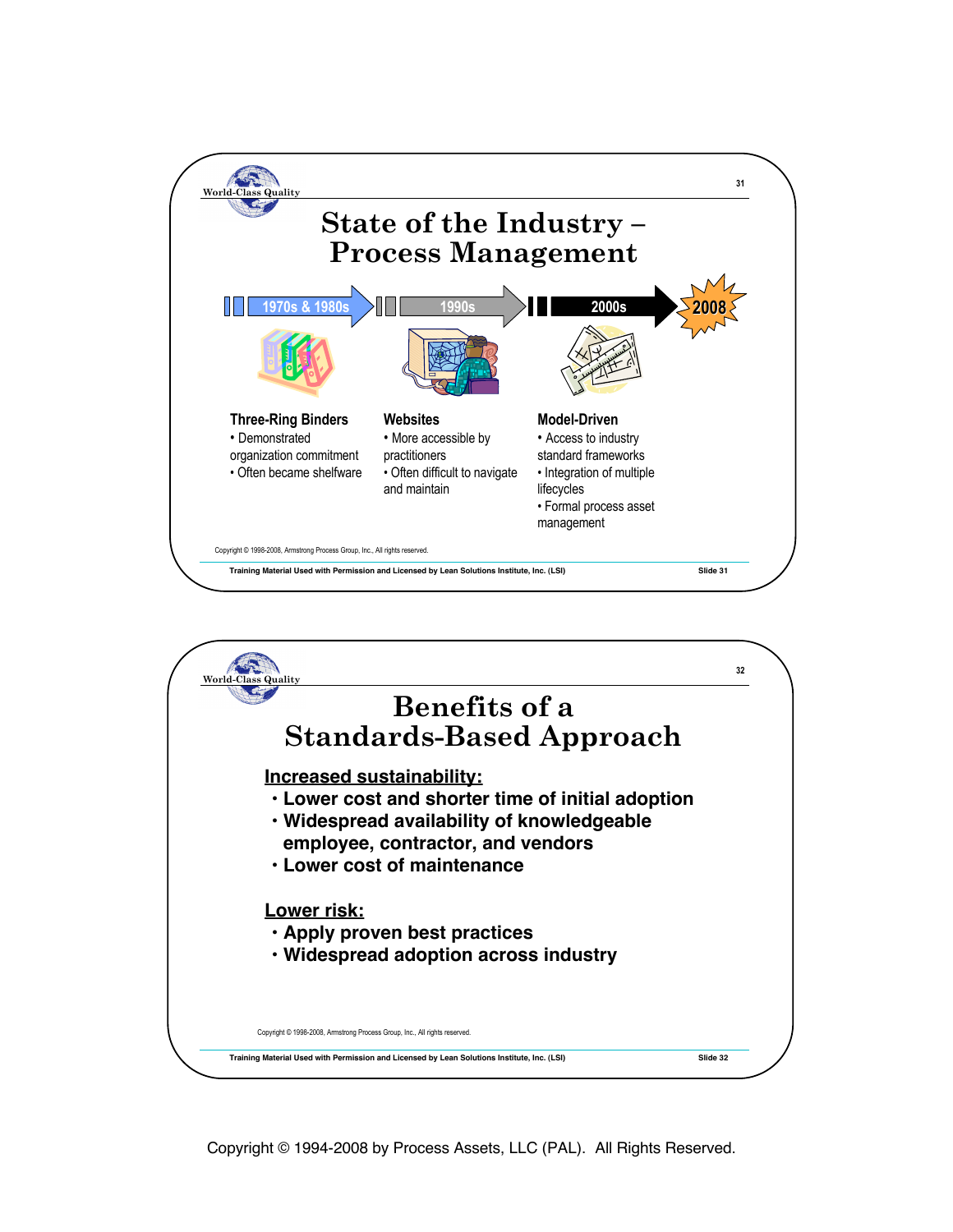